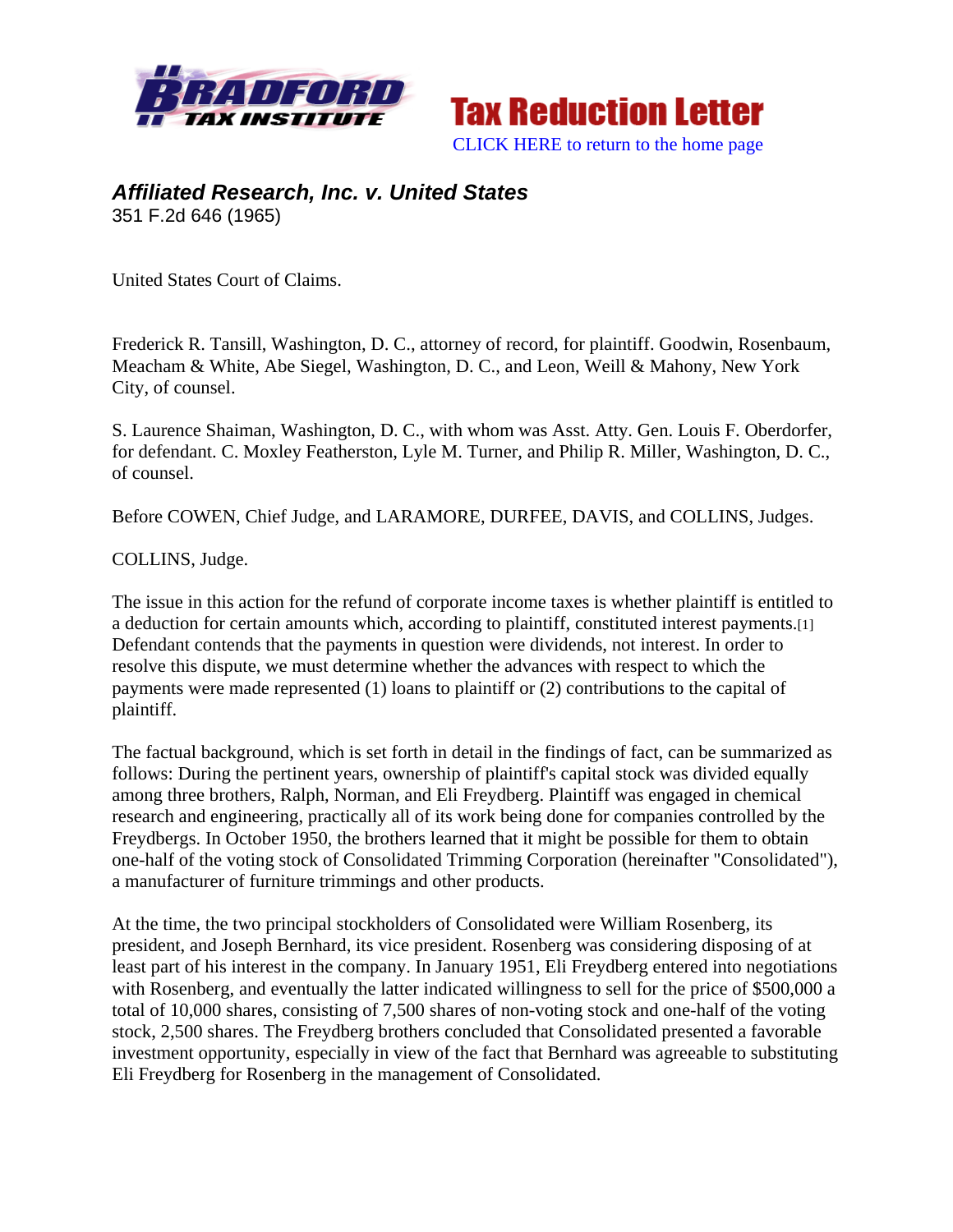Eli Freydberg informed Rosenberg that the offer was acceptable. However, before the sale was consummated, Bernhard learned for the first time that the purchase was to be made by the three brothers rather than by Eli individually. Bernhard stated that, with regard to voting and control, he preferred to deal with a single owner, not three. Thus, it was decided that ownership of the Freydberg shares should be placed in a corporation and that plaintiff should be used for this purpose.

Of the \$500,000 needed for the purchase, plaintiff received \$205,000, less discount, from the Irving Trust Company; the interest rate for this loan was 3½ percent per annum. As conditions for this loan to plaintiff, the bank required the personal guarantees of the brothers, the pledge of the Consolidated shares, and the subordination to the bank's loan of any subsequent advances which would be made to plaintiff for the purchase of the Consolidated shares.

Plaintiff obtained the remaining amount, \$301,000, from the following sources: the three brothers; an inter vivos trust which had been created by the parents of the brothers for the benefit of the brothers' wives and children; and the estate of Aaron Freydberg, the father of the brothers. Ralph and Eli were the trustees of the inter vivos trust; and the three brothers were the coexecutors and the sole beneficiaries of their father's estate. The advances from these sources were evidenced by demand notes bearing interest at 5 percent per year. The sale was effected on April 10, 1951, and, on that date, each of the conditions required by the bank was met.

On October 10, 1951, the maturity date of its note, the Irving Trust Company required partial repayment to the extent of \$55,000. To assist plaintiff in making the repayment, the estate advanced an additional \$42,500 in exchange for another 5 percent demand note. Also, Ralph and Norman each advanced the sum of \$5,000; no notes were issued to them, but these amounts were reflected in an account on which plaintiff was to make interest payments. On October 23, 1951, the bank released the subordination agreement and the subordinated notes; and, on December 7, 1951, the voting common stock was returned to plaintiff. On December 5, 1951, Consolidated had guaranteed the loan made to plaintiff by the bank.

On June 11, 1952, the balance of the Irving Trust loan (then \$145,000) was assumed by the Public National Bank and Trust Company. The conditions of the Public National loan to plaintiff were like those of the original Irving Trust loan (i. e., subordination of the Freydbergs' notes, etc.); the rate of interest was 4 percent per annum. Subsequent to the years in question, on July 21, 1958, the Public National loan was paid in full.

In addition to those mentioned above, other advances were made to plaintiff by the trust, the estate, and each of the brothers. Certain repayments were made to the trust and to the estate. With but small exceptions, the brothers have neither demanded nor received repayment of their individual advances to plaintiff. Regarding all the advances, plaintiff accrued and paid interest regularly. The precise issue for determination is whether the amounts paid to the estate and to the brothers did in fact represent "interest."

As far as formal matters are concerned, it is clear that plaintiff utilized the characteristics of indebtedness. For example, most of the advances were evidenced by promissory notes. However, the rule is well established that form is not controlling. See, e. g., Gilbert v. Commissioner, 262 F.2d 512, 513 (2d Cir.), cert. denied, 359 U.S. 1002, 79 S.Ct. 1139, 3 L.Ed.2d 1030 (1959). In order to ascertain the true nature of transactions cast in the form of indebtedness, the courts look to all the surrounding circumstances. Although a fairly well-defined set of tests has evolved, see,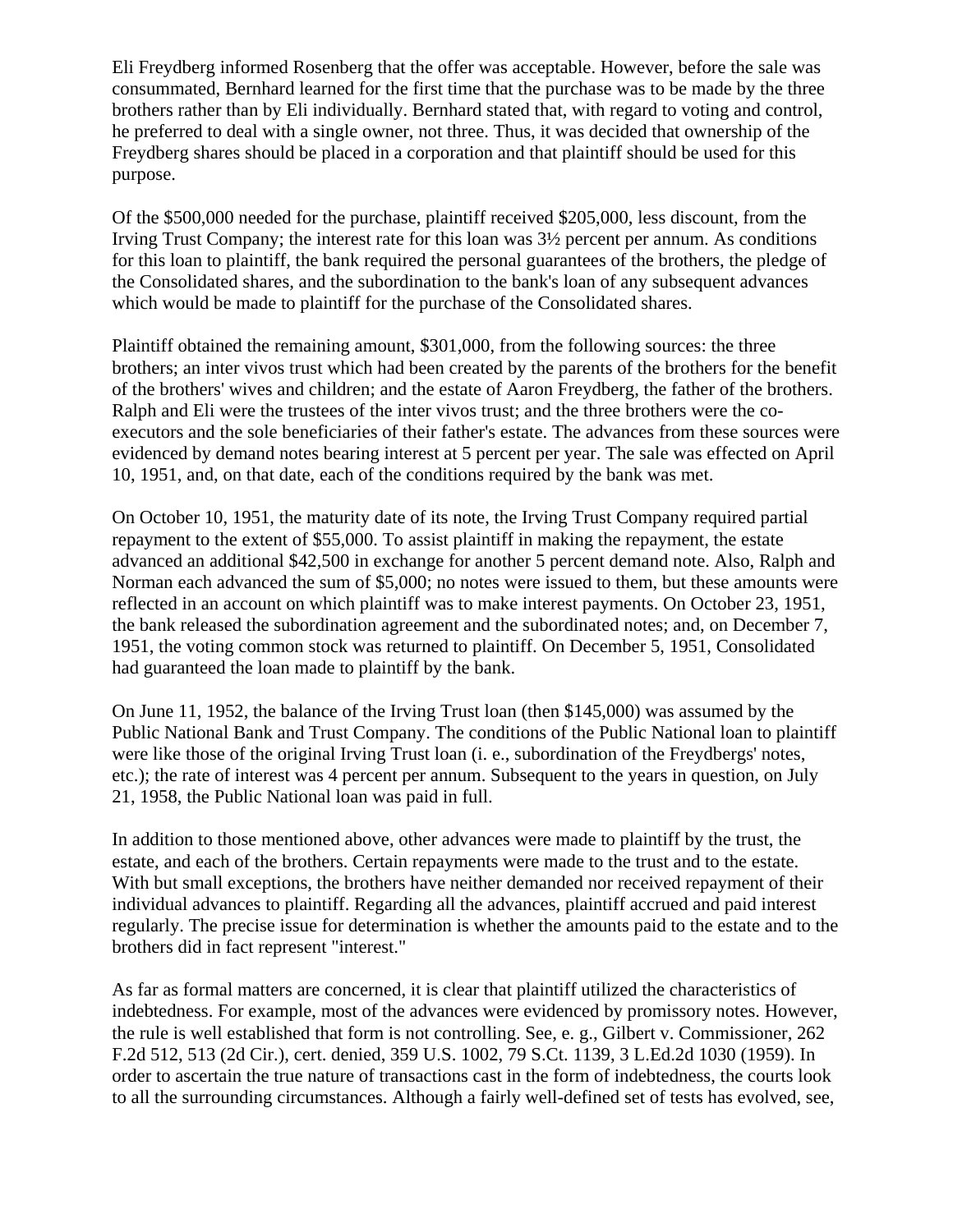e. g., O. H. Kruse Grain & Milling v. Commissioner, 279 F.2d 123, 125 (9th Cir. 1960), "[t]here is no one characteristic \* \* \* which can be said to be decisive in the determination of whether the obligations are risk investments in the corporations or debts." John Kelley Co. v. Commissioner, 326 U.S. 521, 530, 66 S.Ct. 299, 304, 90 L.Ed. 278 (1946).

With regard to the present case, it is our conclusion that the advances in question were not loans, but were, as the Government contends, contributions to the capital of plaintiff. Perhaps, the most effective way to demonstrate certain of the reasons for our decision would be to contrast the bank loans, on the one hand, and, on the other, the advances by the Freydbergs and the estate.

One significant factor is the matter of risk. E. g., Diamond Bros. Co. v. Commissioner, 322 F.2d 725, 732 (3d Cir. 1963). If the repayment of certain advances is dependent upon the success of the recipient corporation, this suggests that the amounts were in fact an equity investment.[2] E. g., Dobkin v. Commissioner, 15 T.C. 31, 34 (1950), aff'd per curiam, 192 F.2d 392 (2d Cir. 1951). With regard to the case at bar, the banks clearly wished to minimize the degree of risk to which their loans would be subject. As stated above, each of the lending institutions insisted upon personal guarantees, the pledge of consolidated stock, and the subordination of other advances.[3] The Freydbergs, however, received no such protection. Rather, repayment of their advances "depended upon the success of Consolidated and its earnings as a going concern." This undisputed fact is unfavorable to the position of plaintiff.

If, as was originally intended, the brothers had bought the Consolidated shares directly, the present case would never have arisen. Their position as stockholders of Consolidated would have been obvious, and plaintiff corporation would not have been involved. As it turned out, though, plaintiff was utilized to accomplish the change of ownership of the Consolidated stock. However, the crucial fact is that, from the standpoint of the risk assumed by the Freydbergs, the intervention of plaintiff had virtually no effect. Had the brothers made a direct purchase of the Consolidated shares, the worth of their investment would have hinged upon the successful operation of that company. The very same contingency governed repayment of the advances in question. This is a forceful indication that the advances were actually capital contributions. Cf. Gilbert v. Commissioner, supra, 262 F.2d at 514.

The fact of subordination has itself been stressed. For example, in P. M. Finance Corp. v. Commissioner, 302 F.2d 786, 789 (3d Cir. 1962), the court stated:

\* \* \* The complete subordination \* \* \* [of the rights of debenture-holders to the rights of various banks] not only tends to wipe out a most significant characteristic of the creditordebtor relationship, the right to share with general creditors in the assets in the event of dissolution or liquidation, \* \* \* but it also destroys another basic attribute of creditor status: i. e., the power to demand payment at a fixed maturity date. \* \* \*

In the instant case, for almost the entire period involved, subordination agreements were in effect.[4] This meant that, to a considerable extent, the debtor-creditor attributes referred to in P. M. Finance Corp., supra, were absent. First, if plaintiff had been dissolved, the Freydbergs and the estate would not have enjoyed a status equal to that of either of the banks. Secondly, although the notes were demand in form, the right to demand repayment could not properly be exercised until the bank loans had been paid in full.[5] Cf. General Alloy Casting Co., T.C.Memo. No. 64- 148 (May 28, 1964).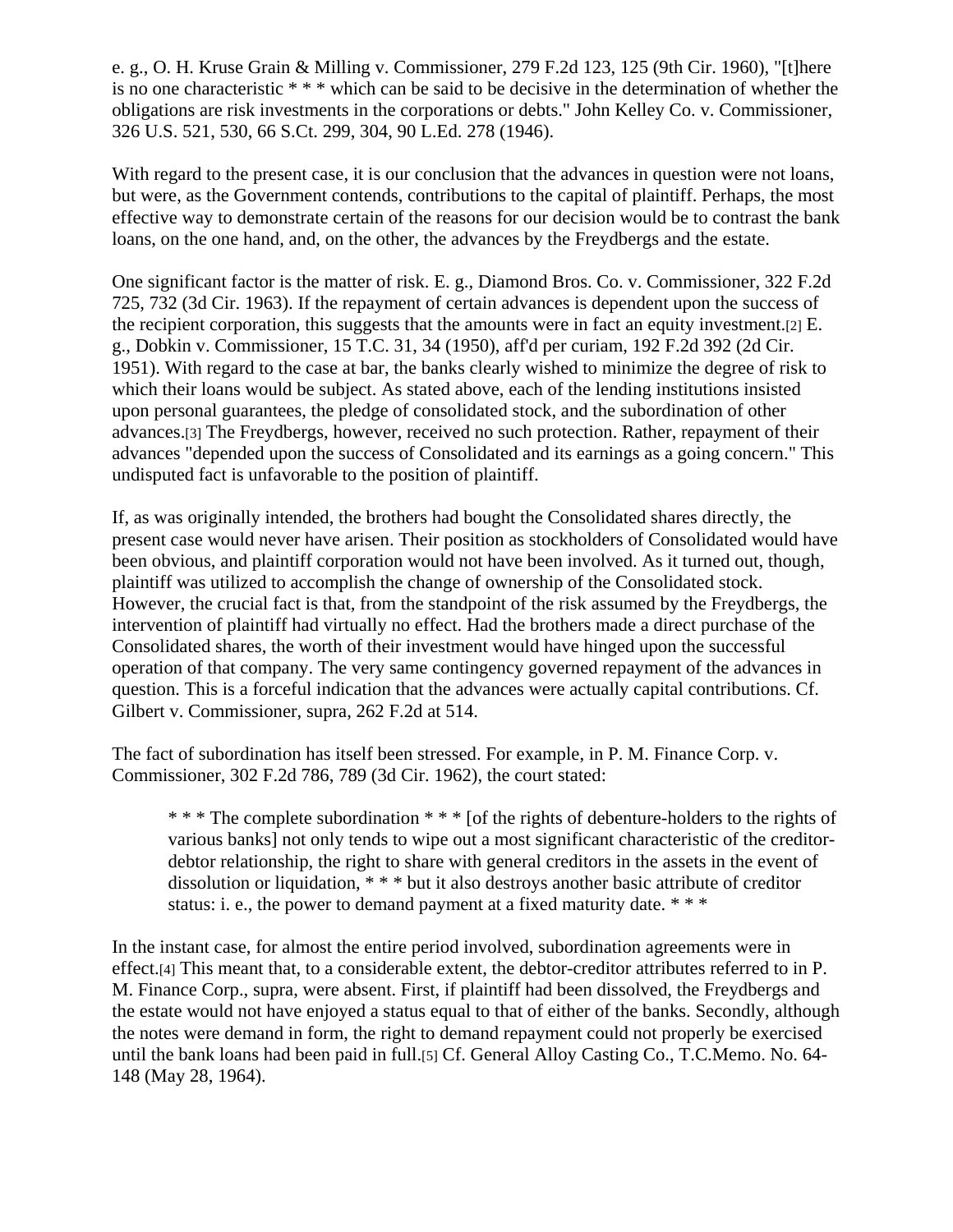Of course, another basic distinction between the advances under consideration and the bank loans is the fact that the latter were made by outside parties. The Freydberg brothers were the sole owners of plaintiff corporation. Moreover, we agree with defendant that the advances by the estate should be treated in the same manner as those by the brothers. Since the brothers were both the executors and the sole beneficiaries of the estate, it would be unrealistic to treat the estate as though it were a disinterested third party.[6] Cf. Commissioner v. Court Holding Co., 324 U.S. 331, 334, 65 S.Ct. 707, 89 L.Ed. 981 (1945).

In a number of cases, the courts have inquired as to whether an outsider would have made advances on the same conditions as those under consideration. E. g., O. H. Kruse Grain & Milling v. Commissioner, supra, 279 F.2d at 126. Here, we have found that, in 1951, it would have been impossible for plaintiff, on the basis of its own assets, "to have borrowed from unrelated or commercial sources any substantial part of \* \* \* [the \$330,500 received from the brothers and the estate] on the same terms \* \* \*." Finding 30. This is an additional factor which is adverse to the position of plaintiff.

When one-third of the amount received from the estate is attributed to each of the brothers, their 1951 advances to plaintiff are substantially proportional to their ownership of plaintiff's capital stock,[7] and, to a great extent, this proportionality continued in the later years. This, according to defendant, is further evidence that the advances were in fact additional risk capital. Defendant's argument is a valid one, for there was a sufficiently high degree of equality among the respective total advances of the brothers. Cf. Gilbert v. Commissioner, supra, 262 F.2d at 514.

Defendant asserts that, if the advances by the shareholders were actually debt, then their equity in plaintiff was "nominal." That is, according to defendant's calculations, plaintiff had a debtequity ratio of approximately 131 to 1 on the date the original advances were made. Defendant used as shareholder equity the amount of \$3,870.83 and as total indebtedness, \$506,000.[8]

Plaintiff disputes defendant's approach to this matter. First, plaintiff asserts that defendant failed to acknowledge the true worth of the stockholder equity. Citing, inter alia, In re Estate of Miller v. Commissioner, 239 F.2d 729, 733 (9th Cir. 1956), plaintiff contends that real values, not book values, should be used in computing the ratio. According to plaintiff, the real value of the Consolidated shares was in excess of the book value of \$500,000 and such excess should be included in the equity figure.

We cannot accept this argument of plaintiff, for we are unable to conclude that, as of April 10, 1951, the actual value of the Consolidated shares was greater than the value reflected on plaintiff's books. The price at which Rosenberg sold his Consolidated stock, \$50 per share, was arrived at through arm's-length transactions. Thus, we consider that price to be the best indication of the real worth of the stock as of April 10, 1951. Cf. United States v. Davis, 370 U.S. 65, 72, 82 S.Ct. 1190, 8 L.Ed.2d 335 (1962). It follows that, on that date, the real and book values were the same.

Plaintiff correctly points out that, as time progressed, the value of the Consolidated shares and the amount of plaintiff's capital increased. However, we are concerned primarily with the situation which existed on April 10, 1951, the date when the greatest part of the advances was made. Cf. Diamond Bros. Co. v. Commissioner, supra, 322 F.2d at 731. Even accepting plaintiff's view that non-shareholder debt should be excluded, the ratio as of April 10, 1951, was an extremely high one.[9] As is true of the other factors, the debt-equity ratio is not in itself